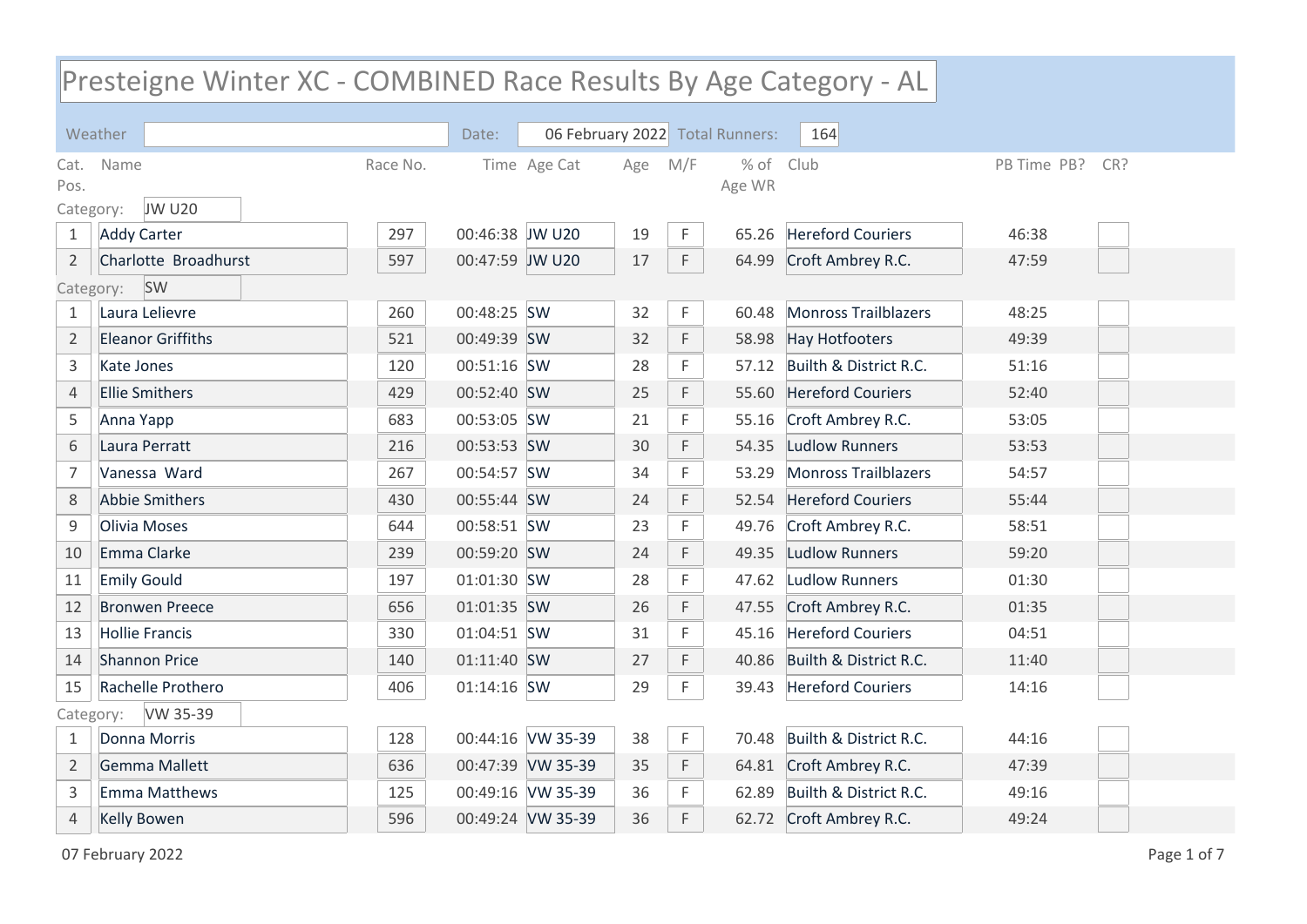| Cat.           | Name                  | Race No. | Time Age Cat      | Age | M/F | % of Club       |                                | PB Time PB? CR? |  |
|----------------|-----------------------|----------|-------------------|-----|-----|-----------------|--------------------------------|-----------------|--|
| Pos.<br>5      | Christina Plant       | 469      | 00:51:13 VW 35-39 | 37  | F   | Age WR<br>60.69 | <b>Hereford Couriers</b>       |                 |  |
|                |                       |          |                   |     |     |                 |                                | 51:13           |  |
| 6              | Jane Hayde            | 34       | 00:57:11 VW 35-39 | 38  | F   | 54.56           | <b>Wye Valley Runners</b>      | 57:11           |  |
| $\overline{7}$ | Hayley Colebatch      | 599      | 01:15:05 VW 35-39 | 37  | F   | 41.40           | Croft Ambrey R.C.              | 15:05           |  |
| $\,8\,$        | <b>Avril Hardwick</b> | 109      | 01:15:24 VW 35-39 | 38  | F.  | 41.38           | Builth & District R.C.         | 15:24           |  |
| Category:      | VW 40-44              |          |                   |     |     |                 |                                |                 |  |
| 1              | Clare Mallender       | 375      | 00:51:39 VW 40-44 | 44  | F.  | 62.57           | <b>Hereford Couriers</b>       | 51:39           |  |
| $\overline{2}$ | Emma Stewardson       | 225      | 00:55:11 VW 40-44 | 43  | F   | 58.17           | <b>Ludlow Runners</b>          | 55:11           |  |
| $\overline{3}$ | <b>Louise Reeves</b>  | 661      | 01:05:55 VW 40-44 | 44  | F   | 49.03           | Croft Ambrey R.C.              | 05:55           |  |
| $\overline{4}$ | Sally Yapp            | 684      | 01:06:20 VW 40-44 | 42  | F.  | 48.04           | Croft Ambrey R.C.              | 06:20           |  |
| 5              | <b>Gemma Davies</b>   | 604      | 01:11:33 VW 40-44 | 40  | F.  | 43.93           | Croft Ambrey R.C.              | 11:33           |  |
| Category:      | VW 45-49              |          |                   |     |     |                 |                                |                 |  |
| $\mathbf{1}$   | Joanne Rees           | 147      | 00:48:11 VW 45-49 | 47  | F.  | 69.66           | Builth & District R.C.         | 48:11           |  |
| $\overline{2}$ | Laura Tootell         | 65       | 00:49:21 VW 45-49 | 45  | F   | 65.99           | <b>Wye Valley Runners</b>      | 49:21           |  |
| 3              | Amy Rose Fulford      | 195      | 00:49:51 VW 45-49 | 47  | F.  | 67.34           | <b>Ludlow Runners</b>          | 49:51           |  |
| $\overline{4}$ | Jenny Farrow          | 102      | 00:51:44 VW 45-49 | 45  | F   | 62.95           | Builth & District R.C.         | 51:44           |  |
| 5              | Victoria Woodhall     | 458      | 00:57:37 VW 45-49 | 46  | F.  | 57.39           | <b>Hereford Couriers</b>       | 57:37           |  |
| $\,$ 6 $\,$    | Samantha Harper       | 623      | 00:58:48 VW 45-49 | 47  | F.  | 57.09           | Croft Ambrey R.C.              | 58:48           |  |
| $\overline{7}$ | <b>Kate Platt</b>     | 526      | 00:59:06 VW 45-49 | 46  | F.  | 55.95           | <b>Hay Hotfooters</b>          | 59:06           |  |
| 8              | <b>Bryony Dean</b>    | 320      | 01:00:35 VW 45-49 | 46  | F   | 54.58           | <b>Hereford Couriers</b>       | 00:35           |  |
| 9              | Nicola Goodwin        | 737      | 01:01:47 VW 45-49 | 47  | F   | 54.33           | <b>Hereford Triathlon Club</b> | 01:47           |  |
| 10             | Rachel Bannister      | 554      | 01:05:59 VW 45-49 | 45  | F   | 49.36           | Ledbury & District Harrie      | 05:59           |  |
| 11             | Jayne Cresswell       | 549      | 01:27:39 VW 45-49 | 49  | F.  | 39.44           | Ledbury & District Harrie      | 27:39           |  |
|                | Category: VW 50-54    |          |                   |     |     |                 |                                |                 |  |
| $\mathbf{1}$   | Jo Marriott           | 639      | 00:57:25 VW 50-54 | 53  | F.  | 62.90           | Croft Ambrey R.C.              | 57:25           |  |
| $\overline{2}$ | Nicola Tyler          | 439      | 00:58:47 VW 50-54 | 51  | F.  | 60.28           | <b>Hereford Couriers</b>       | 58:47           |  |
| 3              | Sahrah Wilding        | 576      | 01:02:52 VW 50-54 | 54  | F   |                 | 57.98 Presteigne Pacers        | 02:52           |  |
| $\overline{4}$ | Ange Price            | 507      | 01:03:29 VW 50-54 | 51  | F.  |                 | 55.82 Hay Hotfooters           | 03:29           |  |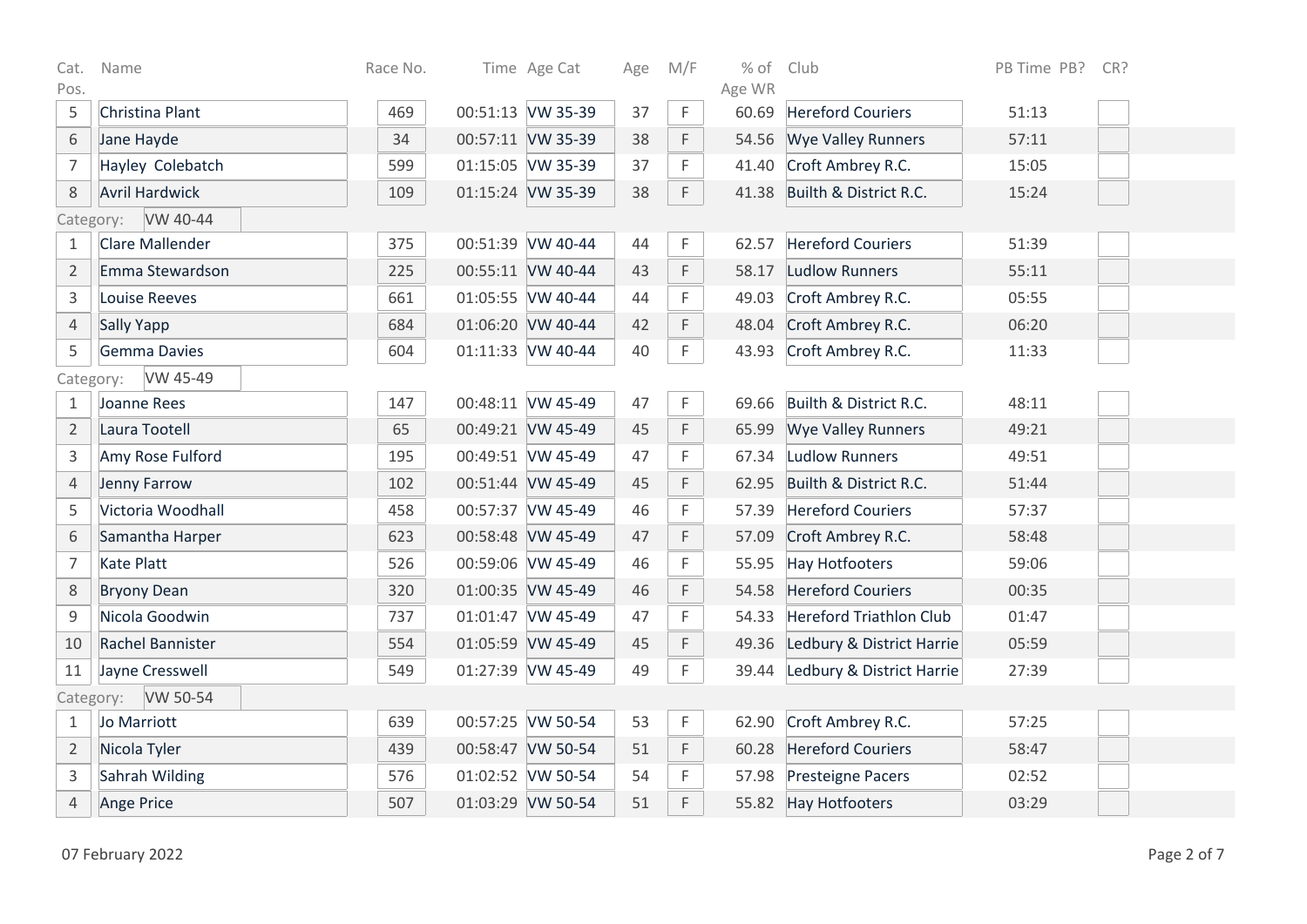| Cat.           | Name                       | Race No. | Time Age Cat      | Age | M/F | % of Club |                                | PB Time PB?<br>CR? |  |
|----------------|----------------------------|----------|-------------------|-----|-----|-----------|--------------------------------|--------------------|--|
| Pos.           |                            |          |                   |     |     | Age WR    |                                |                    |  |
| 5              | <b>Caroline Prentice</b>   | 183      | 01:05:25 VW 50-54 | 53  | F   | 55.21     | <b>Ludlow Runners</b>          | 05:25              |  |
| 6              | Sian Champken              | 8        | 01:06:40 VW 50-54 | 51  | F   | 53.15     | <b>Wye Valley Runners</b>      | 06:40              |  |
| $\overline{7}$ | Lisa Gray                  | 616      | 01:10:29 VW 50-54 | 50  | F   | 49.78     | Croft Ambrey R.C.              | 10:29              |  |
| 8              | Nicola Kelly               | 121      | 01:16:04 VW 50-54 | 51  | F   | 46.58     | Builth & District R.C.         | 16:04              |  |
| $\mathsf 9$    | Hayley MilliChap           | 608      | 01:16:39 VW 50-54 | 51  | F   | 46.23     | Croft Ambrey R.C.              | 16:39              |  |
| 10             | Theresa Jones              | 628      | 01:20:03 VW 50-54 | 53  | F   |           | 45.12 Croft Ambrey R.C.        | 20:03              |  |
| 11             | <b>Clare Preece</b>        | 657      | 01:23:05 VW 50-54 | 53  | F   | 43.47     | Croft Ambrey R.C.              | 23:05              |  |
| 12             | Suzanne Field              | 620      | 01:23:05 VW 50-54 | 52  | F.  | 43.07     | Croft Ambrey R.C.              | 23:05              |  |
|                | VW 55-59<br>Category:      |          |                   |     |     |           |                                |                    |  |
| 1              | <b>Kate Green</b>          | 556      | 00:53:35 VW 55-59 | 55  | F.  | 68.65     | Ledbury & District Harrie      | 53:35              |  |
| $\overline{2}$ | Liza Austin                | 589      | 00:56:33 VW 55-59 | 57  | F   | 65.87     | Croft Ambrey R.C.              | 56:33              |  |
| $\mathsf 3$    | <b>Sharon Collins</b>      | 482      | 00:58:18 VW 55-59 | 57  | F   | 63.89     | <b>Hay Hotfooters</b>          | 58:18              |  |
| 4              | Gunvor Troelsen            | 161      | 00:58:45 VW 55-59 | 57  | F   | 63.40     | Builth & District R.C.         | 58:45              |  |
| 5              | <b>Alison Benwell</b>      | 180      | 01:07:29 VW 55-59 | 58  | F   | 55.54     | Ludlow Runners                 | 07:29              |  |
| 6              | <b>Stephanie King</b>      | 631      | 01:09:28 VW 55-59 | 57  | F   | 53.62     | Croft Ambrey R.C.              | 09:28              |  |
| $\overline{7}$ | Karen Thompson             | 227      | 01:12:48 VW 55-59 | 56  | F   | 50.85     | <b>Ludlow Runners</b>          | 12:48              |  |
| $\,8\,$        | <b>Wendy Booker</b>        | 181      | 01:16:26 VW 55-59 | 57  | F.  | 48.74     | <b>Ludlow Runners</b>          | 16:26              |  |
|                | VW 60-64<br>Category:      |          |                   |     |     |           |                                |                    |  |
| 1              | Lorna Shaw                 | 60       | 00:57:53 VW 60-64 | 61  | F   | 66.89     | <b>Wye Valley Runners</b>      | 57:53              |  |
| $\overline{2}$ | <b>Sue Bissell</b>         | 734      | 01:02:10 VW 60-64 | 60  | F   | 61.07     | <b>Hereford Triathlon Club</b> | 02:10              |  |
| 3              | <b>Tina Cartwright</b>     | 187      | 01:04:31 VW 60-64 | 64  | F   | 63.45     | <b>Ludlow Runners</b>          | 04:31              |  |
| $\overline{4}$ | Joanne Stanley             | 223      | 01:11:55 VW 60-64 | 61  | F   | 53.84     | <b>Ludlow Runners</b>          | 11:55              |  |
| 5              | Sarah Coggins              | 547      | 01:13:00 VW 60-64 | 62  | F   | 54.06     | Ledbury & District Harrie      | 13:00              |  |
| 6              | Noreen O'Connor            | 135      | 01:24:28 VW 60-64 | 63  | F.  | 47.59     | Builth & District R.C.         | 24:28              |  |
|                | VW 70-74<br>Category:      |          |                   |     |     |           |                                |                    |  |
| 1              | Sybil Marsh                | 208      | 01:25:02 VW 70-74 | 74  | F.  |           | 57.51 Ludlow Runners           | 25:02              |  |
|                | <b>JM U20</b><br>Category: |          |                   |     |     |           |                                |                    |  |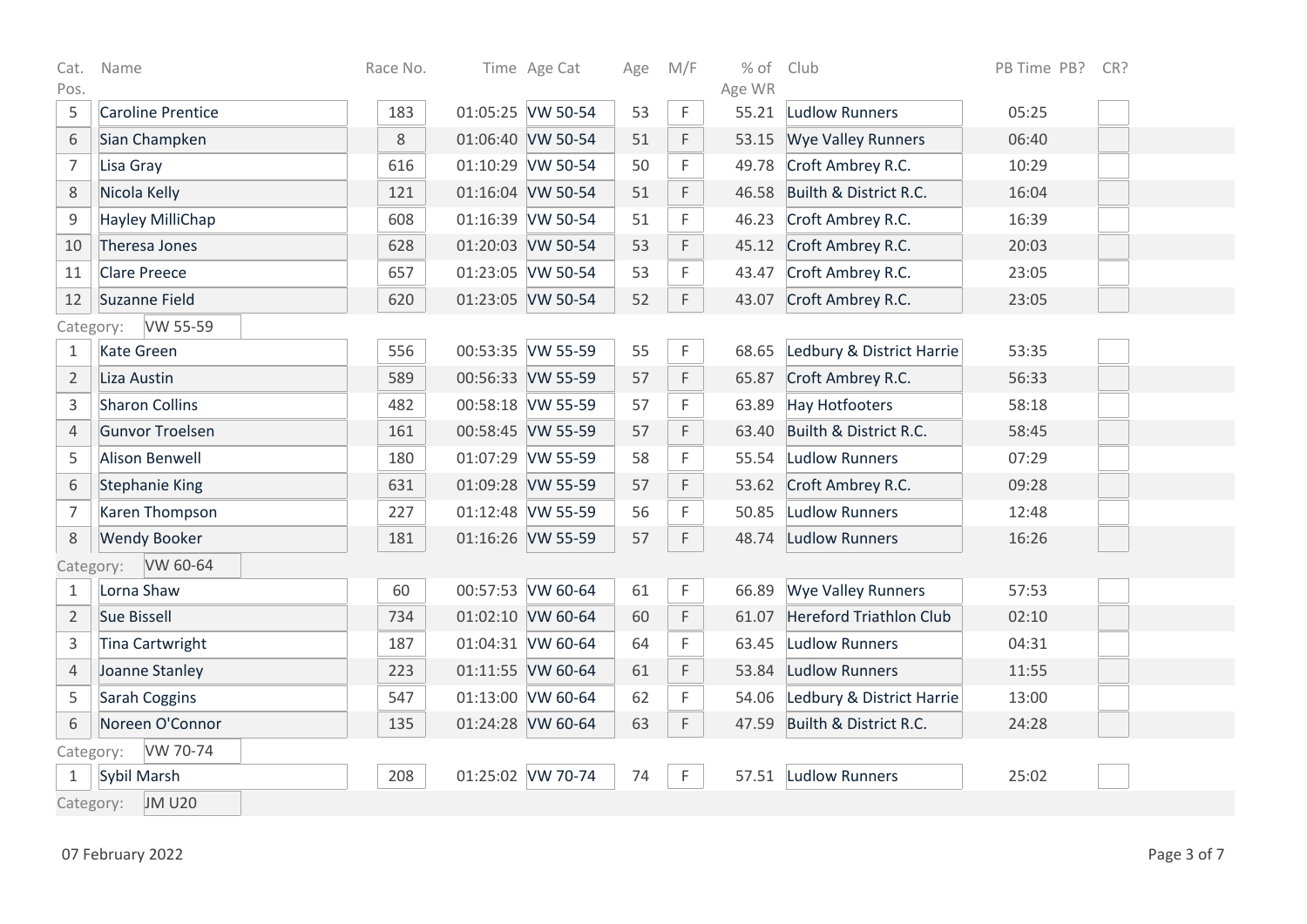| Cat.<br>Pos.   | Name                   | Race No. |                 | Time Age Cat      | Age    | M/F                                                                                                        | $%$ of<br>Age WR | Club                        | PB Time PB? | CR? |
|----------------|------------------------|----------|-----------------|-------------------|--------|------------------------------------------------------------------------------------------------------------|------------------|-----------------------------|-------------|-----|
| $\mathbf{1}$   | Aidan Yapp             | 681      | 00:39:10 JM U20 |                   | 18     | M                                                                                                          | 68.34            | Croft Ambrey R.C.           | 39:10       | Y   |
| $\overline{2}$ | Joe Collins            | 479      | 00:46:18 JM U20 |                   | $17\,$ | M                                                                                                          |                  | 58.42 Hay Hotfooters        | 46:18       |     |
| Category:      | SM                     |          |                 |                   |        |                                                                                                            |                  |                             |             |     |
| $\mathbf{1}$   | <b>Oliver Perratt</b>  | 217      | 00:36:46 SM     |                   | 30     | M                                                                                                          | 71.21            | Ludlow Runners              | 36:46       | Y   |
| 2              | <b>Matthew Yapp</b>    | 682      | 00:37:00 SM     |                   | 23     | $\mathsf{M}% _{T}=\mathsf{M}_{T}\!\left( a,b\right) ,\ \mathsf{M}_{T}=\mathsf{M}_{T}\!\left( a,b\right) ,$ |                  | 70.77 Croft Ambrey R.C.     | 37:00       | Y   |
| $\overline{3}$ | Sam Butler             | 569      | 00:37:53 SM     |                   | 27     | M                                                                                                          | 69.12            | Presteigne Pacers           | 37:53       | Υ   |
| 4              | <b>Gareth Leek</b>     | 633      | 00:38:37 SM     |                   | 31     | M                                                                                                          | 67.80            | Croft Ambrey R.C.           | 38:37       | Y   |
| 5              | <b>Eric Apperley</b>   | 594      | 00:39:33 SM     |                   | 26     | M                                                                                                          | 66.20            | Croft Ambrey R.C.           | 39:33       | Υ   |
| 6              | Mark Lamonby           | 632      | 00:39:44 SM     |                   | 32     | $\mathsf{M}% _{T}=\mathsf{M}_{T}\!\left( a,b\right) ,\ \mathsf{M}_{T}=\mathsf{M}_{T}\!\left( a,b\right) ,$ | 65.90            | Croft Ambrey R.C.           | 39:44       | Y   |
| $\overline{7}$ | Gavin Jones            | 256      | 00:40:25 SM     |                   | 29     | M                                                                                                          | 64.78            | <b>Monross Trailblazers</b> | 40:25       |     |
| $\,8\,$        | Ryan Knight            | 366      | 00:41:15 SM     |                   | 27     | M                                                                                                          | 63.47            | <b>Hereford Couriers</b>    | 41:15       |     |
| $\mathsf g$    | <b>Ross Cameron</b>    | 292      | 00:41:37 SM     |                   | 22     | M                                                                                                          | 62.92            | <b>Hereford Couriers</b>    | 41:37       |     |
| 10             | Jasper Robinson        | 664      | 00:41:44 SM     |                   | 20     | M                                                                                                          |                  | 62.74 Croft Ambrey R.C.     | 41:44       |     |
| 11             | Owen Graham            | 337      | 00:41:54 SM     |                   | 26     | $\mathsf{M}% _{T}=\mathsf{M}_{T}\!\left( a,b\right) ,\ \mathsf{M}_{T}=\mathsf{M}_{T}\!\left( a,b\right) ,$ | 62.49            | <b>Hereford Couriers</b>    | 41:54       |     |
| 12             | <b>Ryan Lawrence</b>   | 369      | 00:42:21 SM     |                   | 30     | $\mathsf{M}% _{T}=\mathsf{M}_{T}\!\left( a,b\right) ,\ \mathsf{M}_{T}=\mathsf{M}_{T}\!\left( a,b\right) ,$ | 61.83            | <b>Hereford Couriers</b>    | 42:21       |     |
| 13             | <b>Richard Bullass</b> | 172      | 00:43:17 SM     |                   | 27     | M                                                                                                          | 60.49            | Builth & District R.C.      | 43:17       |     |
| 14             | Harry Woodhouse        | 459      | 00:44:10 SM     |                   | 20     | $\mathsf{M}% _{T}=\mathsf{M}_{T}\!\left( a,b\right) ,\ \mathsf{M}_{T}=\mathsf{M}_{T}\!\left( a,b\right) ,$ | 59.28            | <b>Hereford Couriers</b>    | 44:10       |     |
| 15             | <b>Will Morris</b>     | 277      | 00:44:16 SM     |                   | 26     | M                                                                                                          | 59.15            | <b>Hereford Couriers</b>    | 44:16       |     |
| 16             | George Ware            | 448      | 00:47:12 SM     |                   | 24     | M                                                                                                          | 55.47            | <b>Hereford Couriers</b>    | 47:12       |     |
| 17             | Sam Juson              | 630      | 00:47:51 SM     |                   | 23     | M                                                                                                          | 54.72            | Croft Ambrey R.C.           | 47:51       |     |
| 18             | Douglas Glasgow        | 572      | 00:48:08 SM     |                   | 32     | $\mathsf{M}% _{T}=\mathsf{M}_{T}\!\left( a,b\right) ,\ \mathsf{M}_{T}=\mathsf{M}_{T}\!\left( a,b\right) ,$ | 54.40            | Presteigne Pacers           | 48:08       |     |
| 19             | Daniel Spear           | 431      | 00:50:36 SM     |                   | 34     | ${\sf M}$                                                                                                  | 51.75            | <b>Hereford Couriers</b>    | 50:36       |     |
| 20             | Adam Gray              | 249      | 00:53:41 SM     |                   | 26     | M                                                                                                          |                  | 48.77 Monross Trailblazers  | 53:41       |     |
| Category:      | VM 35-39               |          |                 |                   |        |                                                                                                            |                  |                             |             |     |
| $\mathbf{1}$   | Luke Gray              | 252      |                 | 00:38:41 VM 35-39 | 36     | M                                                                                                          | 74.45            | <b>Monross Trailblazers</b> | 38:41       | Y   |
| $\overline{2}$ | Matt James             | 355      |                 | 00:38:56 VM 35-39 | 36     | M                                                                                                          | 73.97            | <b>Hereford Couriers</b>    | 38:56       | Y   |
| 3              | <b>Ben Skinner</b>     | 425      |                 | 00:42:11 VM 35-39 | 36     | $\mathsf{M}% _{T}=\mathsf{M}_{T}\!\left( a,b\right) ,\ \mathsf{M}_{T}=\mathsf{M}_{T}\!\left( a,b\right) ,$ | 68.27            | <b>Hereford Couriers</b>    | 42:11       |     |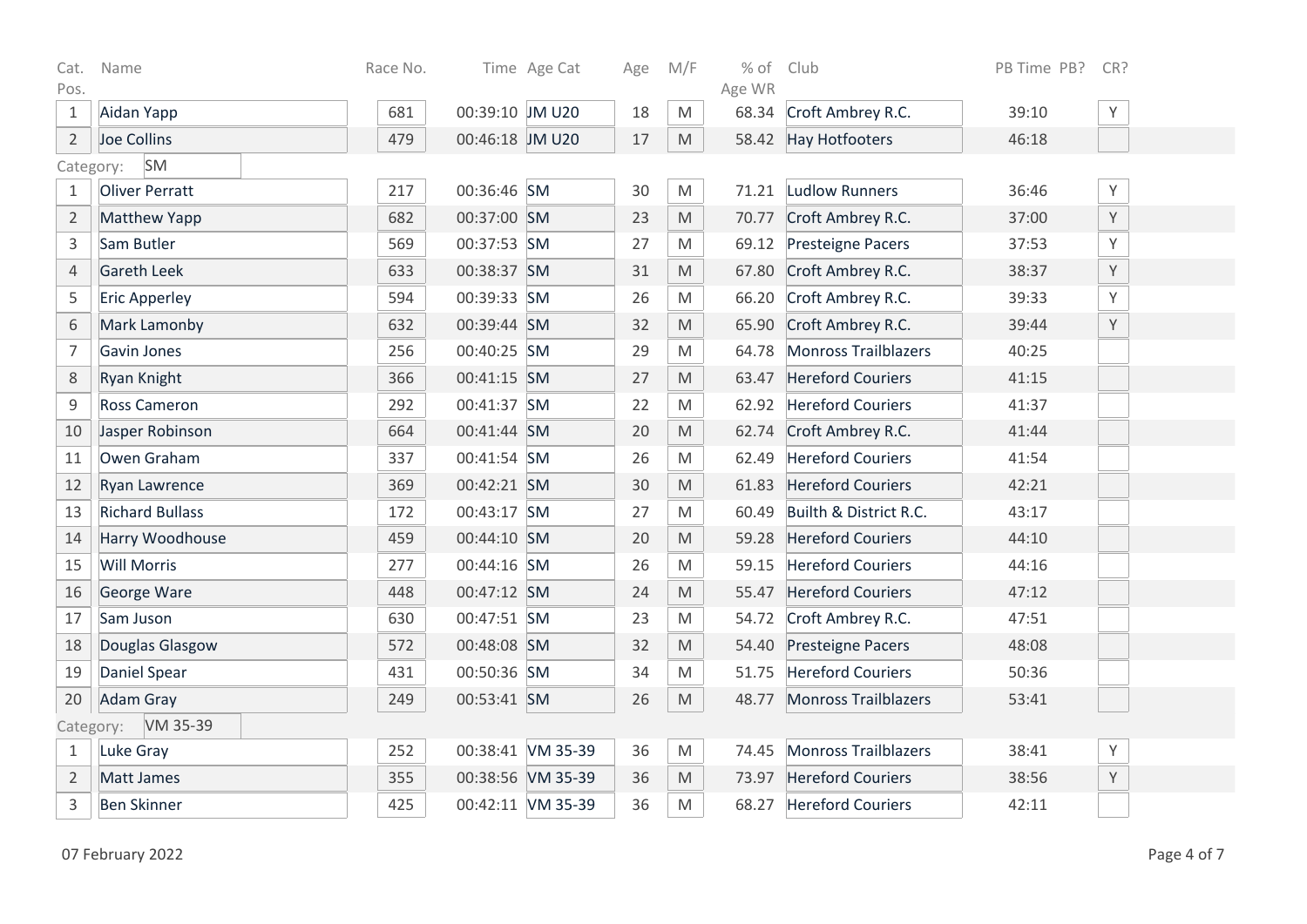| Cat.           | Name                        | Race No. | Time Age Cat      | Age | M/F                                                                                                        | % of Club |                                 | PB Time PB? CR? |   |
|----------------|-----------------------------|----------|-------------------|-----|------------------------------------------------------------------------------------------------------------|-----------|---------------------------------|-----------------|---|
| Pos.           |                             |          |                   |     |                                                                                                            | Age WR    |                                 |                 |   |
| $\sqrt{4}$     | Peter Koval                 | 728      | 00:44:14 VM 35-39 | 38  | M                                                                                                          | 61.98     | Hereford Triathlon Club         | 44:14           |   |
| 5              | <b>Steven Flowers</b>       | 22       | 00:44:24 VM 35-39 | 38  | M                                                                                                          | 61.75     | <b>Wye Valley Runners</b>       | 44:24           |   |
| 6              | Thomas Turner               | 90       | 00:46:26 VM 35-39 | 36  | M                                                                                                          |           | 62.02 Builth & District R.C.    | 46:26           |   |
| $\overline{7}$ | Dai Harris                  | 110      | 00:48:23 VM 35-39 | 37  | M                                                                                                          | 56.25     | Builth & District R.C.          | 48:23           |   |
| $\,8\,$        | <b>Peter Summers</b>        | 532      | 00:51:25 VM 35-39 | 35  | M                                                                                                          | 52.22     | Hay Hotfooters                  | 51:25           |   |
| 9              | <b>Thomas Powell</b>        | 219      | 00:52:52 VM 35-39 | 35  | M                                                                                                          | 50.79     | Ludlow Runners                  | 52:52           |   |
| 10             | <b>Phillip Harris</b>       | 111      | 01:00:43 VM 35-39 | 39  | M                                                                                                          |           | 45.48 Builth & District R.C.    | 00:43           |   |
| Category:      | VM 40-44                    |          |                   |     |                                                                                                            |           |                                 |                 |   |
| $\mathbf{1}$   | Robin Woods                 | 168      | 00:38:11 VM 40-44 | 44  | M                                                                                                          | 76.87     | Builth & District R.C.          | 38:11           | Y |
| $\overline{2}$ | <b>Grant Womack</b>         | 678      | 00:45:31 VM 40-44 | 40  | M                                                                                                          |           | 61.11 Croft Ambrey R.C.         | 45:31           |   |
| $\mathsf 3$    | Mark Radon                  | 571      | 00:45:54 VM 40-44 | 40  | M                                                                                                          | 60.60     | Presteigne Pacers               | 45:54           |   |
| $\sqrt{4}$     | Haydn O'Reilly              | 134      | 00:46:05 VM 40-44 | 43  | M                                                                                                          | 62.86     | Builth & District R.C.          | 46:05           |   |
| 5              | David Klotz                 | 42       | 00:49:30 VM 40-44 | 40  | M                                                                                                          |           | 56.20 Wye Valley Runners        | 49:30           |   |
| 6              | <b>Steve Partridge</b>      | 648      | 00:49:48 VM 40-44 | 41  | M                                                                                                          |           | 56.63 Croft Ambrey R.C.         | 49:48           |   |
| $\overline{7}$ | Ed Hogan                    | 558      | 01:00:58 VM 40-44 | 43  | M                                                                                                          | 47.51     | Ledbury & District Harrie       | 00:58           |   |
| $\,8\,$        | Saul Phillips               | 218      | 01:01:41 VM 40-44 | 41  | M                                                                                                          | 45.72     | Ludlow Runners                  | 01:41           |   |
|                | VM 45-49<br>Category:       |          |                   |     |                                                                                                            |           |                                 |                 |   |
| $\mathbf{1}$   | Jamie Shingler              | 222      | 00:40:08 VM 45-49 | 47  | M                                                                                                          | 75.12     | Ludlow Runners                  | 40:08           |   |
| $\overline{2}$ | David Bannister             | 553      | 00:44:57 VM 45-49 | 46  | M                                                                                                          | 66.63     | Ledbury & District Harrie       | 44:57           |   |
| $\mathsf 3$    | <b>Barry Thompson</b>       | 560      | 00:48:08 VM 45-49 | 47  | M                                                                                                          |           | 62.64 Ledbury & District Harrie | 48:08           |   |
| $\overline{4}$ | <b>Neil Grinnell</b>        | 541      | 00:48:10 VM 45-49 | 45  | M                                                                                                          | 61.73     | Ledbury & District Harrie       | 48:10           |   |
| 5              | <b>Andy Taylor</b>          | 691      | 00:48:45 VM 45-49 | 49  | M                                                                                                          | 62.77     | <b>Hereford Triathlon Club</b>  | 48:45           |   |
| 6              | <b>Andrew Stephens</b>      | 264      | 00:50:06 VM 45-49 | 47  | M                                                                                                          |           | 60.18 Monross Trailblazers      | 50:06           |   |
| $\overline{7}$ | James Hinton                | 200      | 00:55:57 VM 45-49 | 46  | M                                                                                                          | 53.53     | Ludlow Runners                  | 55:57           |   |
| $\,8\,$        | Paul Parker                 | 213      | 00:56:35 VM 45-49 | 49  | M                                                                                                          | 54.08     | <b>Ludlow Runners</b>           | 56:35           |   |
| 9              | <b>Robert Price</b>         | 142      | 00:59:28 VM 45-49 | 49  | M                                                                                                          |           | 51.46 Builth & District R.C.    | 59:28           |   |
| 10             | <b>Oliver Cameron-Swann</b> | 685      | 01:03:33 VM 45-49 | 47  | $\mathsf{M}% _{T}=\mathsf{M}_{T}\!\left( a,b\right) ,\ \mathsf{M}_{T}=\mathsf{M}_{T}\!\left( a,b\right) ,$ |           | 47.44 Croft Ambrey R.C.         | 03:33           |   |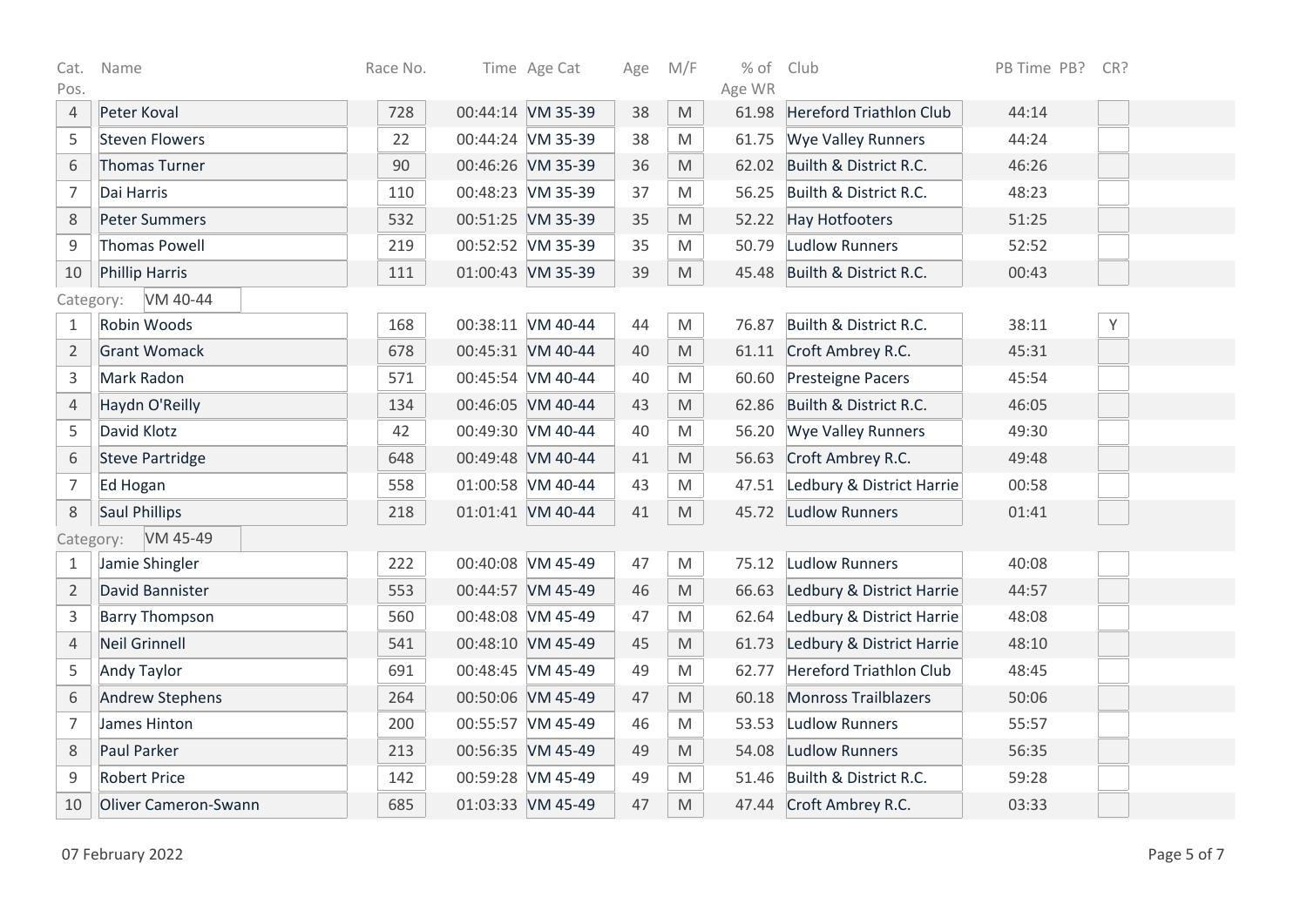| Cat.           | Name                   | Race No. | Time Age Cat      | Age | M/F                                                                                                        | % of Club       |                                | PB Time PB?<br>CR? |
|----------------|------------------------|----------|-------------------|-----|------------------------------------------------------------------------------------------------------------|-----------------|--------------------------------|--------------------|
| Pos.<br>11     | <b>Stuart Gamble</b>   | 240      | 01:04:42 VM 45-49 | 47  | M                                                                                                          | Age WR<br>46.60 | <b>Ludlow Runners</b>          | 04:42              |
| Category:      | VM 50-54               |          |                   |     |                                                                                                            |                 |                                |                    |
| $\mathbf{1}$   | <b>Andy Fisher</b>     | 715      | 00:40:54 VM 50-54 | 50  | M                                                                                                          | 75.35           | <b>Hereford Triathlon Club</b> | 40:54              |
| $\overline{2}$ | Christian Jones        | 77       | 00:42:08 VM 50-54 | 50  | M                                                                                                          | 73.14           | <b>Wye Valley Runners</b>      | 42:08              |
| 3              | <b>Stafford Rees</b>   | 146      | 00:45:50 VM 50-54 | 51  | M                                                                                                          | 67.67           | Builth & District R.C.         | 45:50              |
| $\overline{4}$ | Simon Norwood          | 647      | 00:46:36 VM 50-54 | 51  | M                                                                                                          | 66.56           | Croft Ambrey R.C.              | 46:36              |
| 5              | Paul Mammatt           | 704      | 00:48:43 VM 50-54 | 53  | M                                                                                                          |                 | 64.52 Hereford Triathlon Club  | 48:43              |
| 6              | <b>Steve Mesham</b>    | 563      | 00:51:16 VM 50-54 | 50  | $\mathsf{M}% _{T}=\mathsf{M}_{T}\!\left( a,b\right) ,\ \mathsf{M}_{T}=\mathsf{M}_{T}\!\left( a,b\right) ,$ |                 | 60.11 Presteigne Pacers        | 51:16              |
| $\overline{7}$ | David Millichap        | 640      | 00:53:17 VM 50-54 | 52  | M                                                                                                          | 58.59           | Croft Ambrey R.C.              | 53:17              |
| 8              | Christian Prynne       | 144      | 00:54:03 VM 50-54 | 50  | M                                                                                                          |                 | 57.02 Builth & District R.C.   | 54:03              |
| 9              | Alexander Brown        | 84       | 00:56:04 VM 50-54 | 54  | M                                                                                                          | 56.45           | Builth & District R.C.         | 56:04              |
| 10             | David Green            | 338      | 00:56:29 VM 50-54 | 54  | M                                                                                                          | 56.03           | <b>Hereford Couriers</b>       | 56:29              |
| 11             | John Jaspers           | 356      | 00:56:48 VM 50-54 | 51  | M                                                                                                          |                 | 54.61 Hereford Couriers        | 56:48              |
| 12             | Dave Barrett           | 595      | 00:58:16 VM 50-54 | 54  | M                                                                                                          | 54.32           | Croft Ambrey R.C.              | 58:16              |
| 13             | lan Foster             | 692      | 01:05:23 VM 50-54 | 50  | M                                                                                                          | 47.13           | Hereford Triathlon Club        | 05:23              |
|                | VM 55-59<br>Category:  |          |                   |     |                                                                                                            |                 |                                |                    |
| $\mathbf{1}$   | <b>Nigel Taylor</b>    | 668      | 00:46:54 VM 55-59 | 55  | M                                                                                                          | 67.95           | Croft Ambrey R.C.              | 46:54              |
| $\overline{2}$ | <b>Stuart Austin</b>   | 591      | 00:47:11 VM 55-59 | 56  | $\mathsf{M}% _{T}=\mathsf{M}_{T}\!\left( a,b\right) ,\ \mathsf{M}_{T}=\mathsf{M}_{T}\!\left( a,b\right) ,$ |                 | 68.28 Croft Ambrey R.C.        | 47:11              |
| 3              | <b>Martin Carter</b>   | 296      | 00:47:47 VM 55-59 | 56  | M                                                                                                          | 67.42           | <b>Hereford Couriers</b>       | 47:47              |
| $\overline{4}$ | <b>Richard George</b>  | 468      | 00:48:39 VM 55-59 | 55  | M                                                                                                          | 65.50           | <b>Hereford Couriers</b>       | 48:39              |
| 5              | <b>Richie Richards</b> | 463      | 00:48:46 VM 55-59 | 58  | M                                                                                                          | 67.53           | <b>Hereford Couriers</b>       | 48:46              |
| 6              | Mark Dunn              | 29       | 00:48:57 VM 55-59 | 57  | M                                                                                                          | 66.53           | <b>Wye Valley Runners</b>      | 48:57              |
| $\overline{7}$ | <b>Steve Goodridge</b> | 492      | 00:49:23 VM 55-59 | 59  | M                                                                                                          | 67.43           | Hay Hotfooters                 | 49:23              |
| $\,8\,$        | Jonathan Davey         | 317      | 00:50:51 VM 55-59 | 57  | M                                                                                                          | 64.04           | <b>Hereford Couriers</b>       | 50:51              |
| $\mathsf 9$    | David Williams         | 456      | 00:54:12 VM 55-59 | 59  | M                                                                                                          | 61.44           | <b>Hereford Couriers</b>       | 54:12              |
| 10             | <b>Roland Preece</b>   | 658      | 00:54:18 VM 55-59 | 55  | M                                                                                                          | 58.69           | Croft Ambrey R.C.              | 54:18              |
| 11             | <b>Mick Collins</b>    | 481      | 00:54:47 VM 55-59 | 56  | M                                                                                                          |                 | 58.81 Hay Hotfooters           | 54:47              |